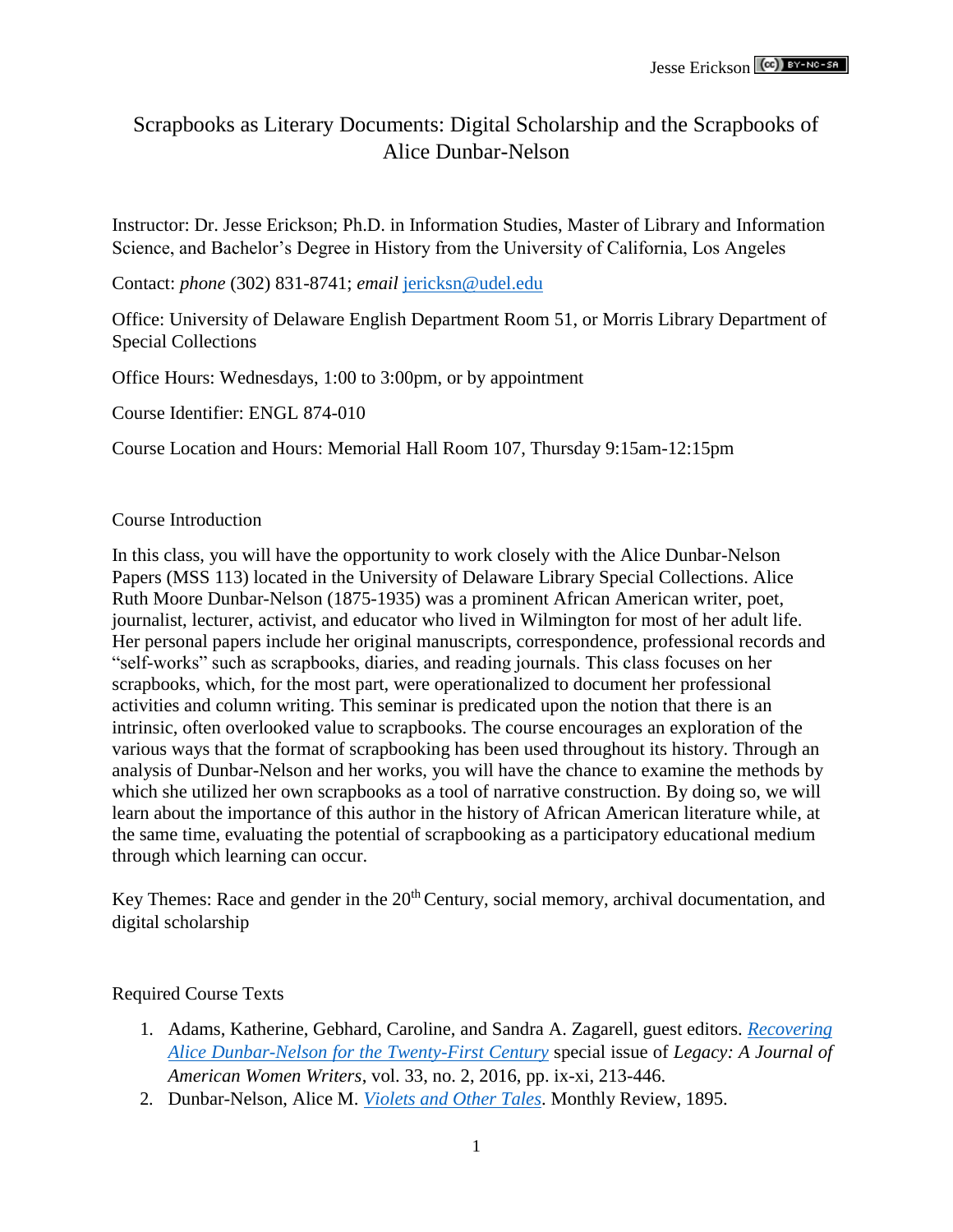- 3. Dunbar-Nelson, Alice M. *[The Goodness of St. Rocque: And Other Stories](https://babel.hathitrust.org/cgi/pt?id=hvd.hn35p2%3Bview%3D1up%3Bseq%3D1)*. Dodd, Mead & Co., 1899.
- 4. Garvey, Ellen G. *Writing with Scissors: American Scrapbooks from the Civil War to the Harlem Renaissance*. Oxford University Press, 2012.
- 5. Alexander, Eleanor. *Lyrics of Sunshine and Shadow: The Tragic Courtship and Marriage of Paul Laurence Dunbar and Alice Ruth Moore: a History of Love and Violence Among the African American Elite*. New York University Press, 2001.
- 6. Gaines, Kevin K. *Uplifting the Race: Black Leadership, Politics, and Culture in the Twentieth Century*. UNC Press Books, 2012.

#### **Assignments**

BOOK REVIEW – Each student will write and present a formal book review covering one of the assigned texts for the course. Reviews should address, summarize, and scrutinize the author's arguments, considerations, evidences, etc. with examples from the text cited in MLA format (750 to 1,000 words). **Due Date – Student Selected**

DESCRIPTIVE ANALYSIS – After selecting a specific scrapbook or another example of a "self-work" from a site-based collection (e.g. UD Special Collections), each student must write a full-length description of the object covering as many of its observable material facets as possible. Described material components of the bibliographic artifact should include such features as the binding, paper, collation, formatting, graphic design elements (font, layout, etc.), photomechanical and/or photographic inserts, and other memorabilia the work contains. Make a case for how the object can be situated within the broader taxonomic lineage of scrapbooks as a genre of textual production (1,500 to 2,000 words). **Due Date – March 23**

FRAMEWORK ESSAY – Each student is responsible for drafting a framework essay prior to the completion of the final project. The framework essay should make a thoroughly researched argument concerning Alice Dunbar-Nelson's relationship to ideas around race, gender, and personal identity. The argument can apply to any aspect of her biography including her family, career, writing, and activism; alternatively, it can focus primarily on how both the medium and practice of scrapbooking worked together to express her views on a given subject. Text from the main body of this essay will be repurposed for use as narrative content in the final project. The argument must include supporting evidence from both primary and secondary sources, and secondary sources must integrate works of peer-reviewed scholarship. Citations and bibliography should be in MLA format (2,500 to 3,000 words). **Due Date – April 26**

FINAL PROJECT "DIGITAL SCRAPBOOK"– Using Adobe Spark, each student will create a digital scrapbook that makes a visually oriented version of the argument advanced in the framework essay. You will present your final projects to the class for commentary and appraisal during the final week of the course. Projects will be graded on 1) clarity of the narrative, 2) syntactical quality of the textual compensation, 3) overall strength of the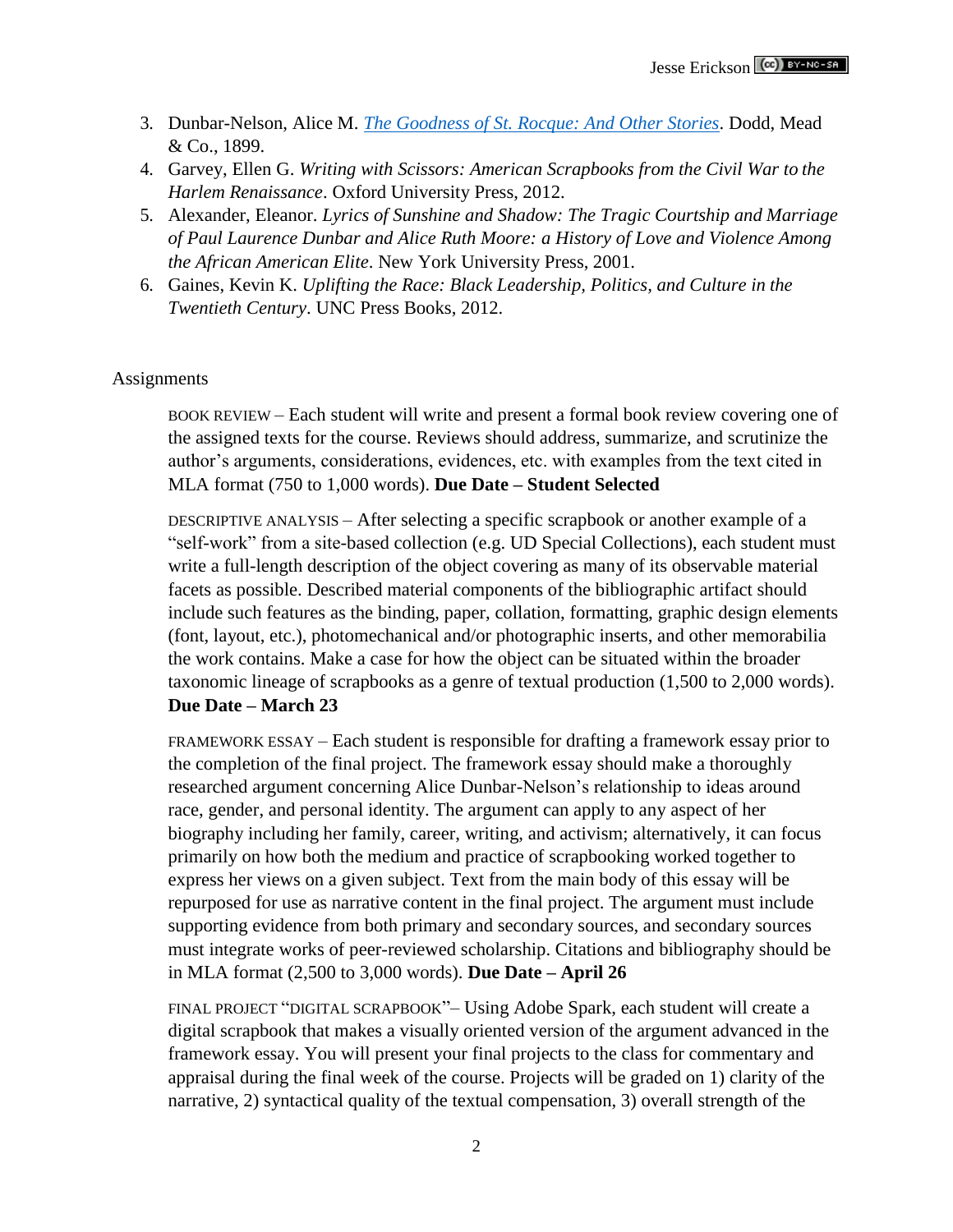argument, 4) creativity and aesthetic quality of the graphic design (word count will vary depending upon the make-up of the project's visual content). **Due Date – May 24**

PROJECT EXHIBIT "COURSE SCRAPBOOK" – Working with augmented reality (AR) technology in the form of quick response codes and Layar, each student must enhance their digital scrapbook project by creating additional supplementary content. Completing this assignment will involve the conversion of digital selections from the final project back to a printed format and combining these selections with printed clippings from other digital resources. Students will use this material to collectively produce a unique, digitally enhanced paper-based course scrapbook for a single case library exhibit that will be on view after the end of the course (word count will vary depending upon the make-up of the project's visual content). **Due Date – May 24**

## Attendance and Class Participation

Attendance is mandatory and this includes the scheduled tours and lab days. Since this course is structured as a seminar, it is essential that you come to class prepared to contribute to engaging discussions on the readings, collaborative project work, and other course activities. Unexcused absences will have a negative impact on your overall participation grade. Excessive absences can lead to an unofficial withdrawal from the course.

## Grading

I. Participation will account for 10% of your final grade

#### II. Assignments

- i. Book Review will account for 10% of your final grade
- ii. Descriptive Analysis will account for 15% of your final grade
- iii. Framework Essay will account for 25% of your final grade
- iv. Final Project/Presentation will account for 30% of your final grade
- v. Project Exhibit will account for of 10% your final grade

## Course Schedule and Readings

Week 1 (February 5-9) – Course Introduction: Bios, Alice, Scrapbooks

## Readings:

- 1. Dunbar-Nelson, Alice M. *Violets and Other Tales*. Monthly Review, 1895. (pages 1-85)
- 2. Adams, Katherine, Gebhard, Caroline, and Sandra A. Zagarell. "Recovering Alice Dunbar-Nelson for the Twenty-First Century: An Introduction." *Recovering Alice Dunbar-Nelson for the Twenty-First Century* special issue of *Legacy: A Journal of American Women Writers*, vol. 33, no. 2, 2016, pp. 213-253.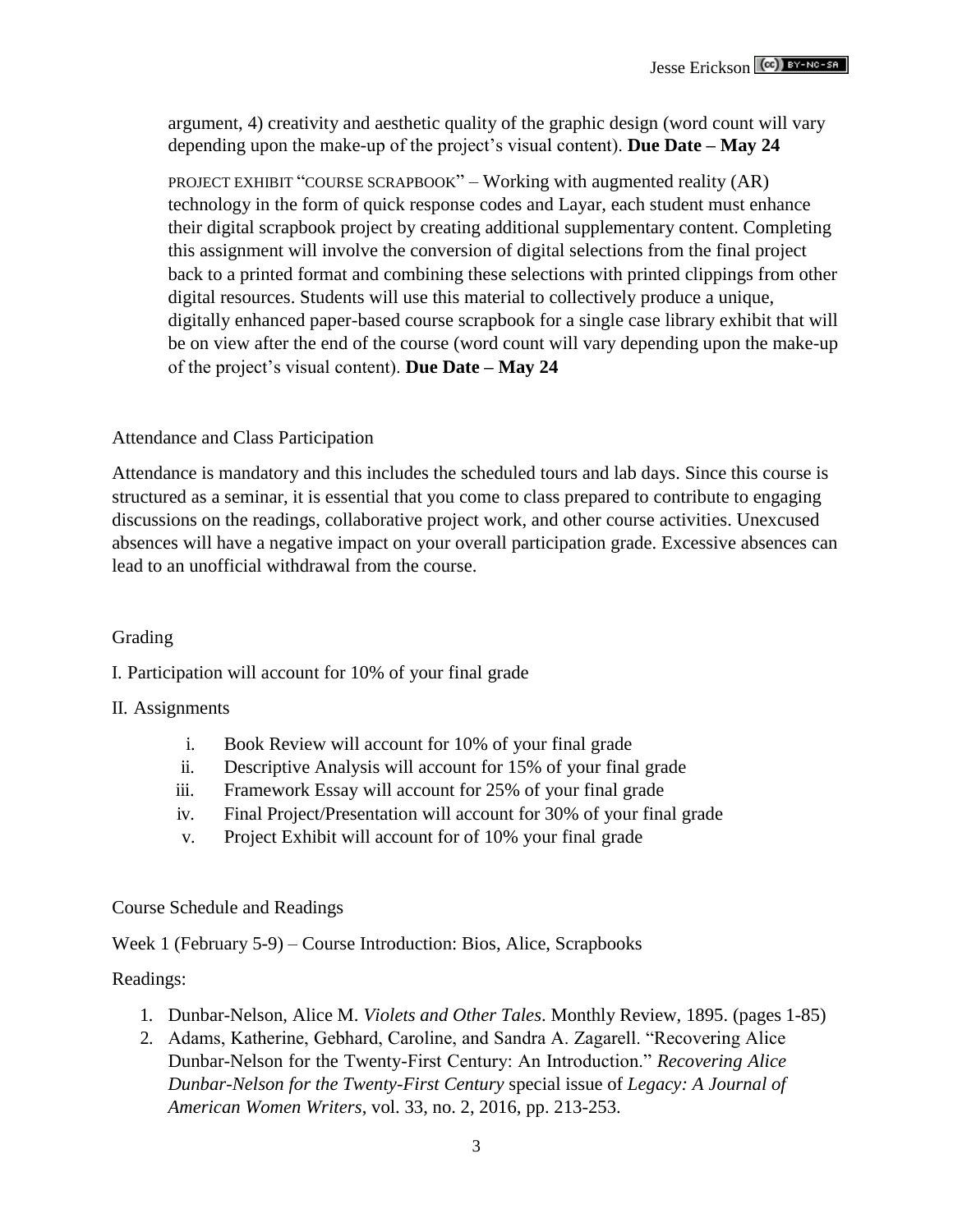Week 2 (February 12-16) – Familiarization: Digital Explorations

Lab 1: Introduction to Adobe and its products

Exercise: Biographical VR touring

Location: Morris Library Student Multimedia Design Center

Readings:

- 1. Dunbar-Nelson, Alice M. *Violets and Other Tales*. Monthly Review, 1895. (pages 86- 177)
- 2. "Alice Dunbar-Nelson: A Gallery of Images." *Recovering Alice Dunbar-Nelson for the Twenty-First Century* special issue of *Legacy: A Journal of American Women Writers*, vol. 33, no. 2, 2016, pp. 259-266.

Week 3 (February 19-23) – Alice: The Early Years

Book Review: *Violets and Other Tales* (1895)

Readings:

- 1. Dunbar-Nelson, Alice M. *The Goodness of St. Rocque: And Other Stories*. Dodd, Mead & Co., 1899. (pages 1-107)
- 2. Adams, Katherine, Gebhard, Caroline, and Sandra A. Zagarell. "Alice Dunbar-Nelson's Published Works: Bibliography in Progress." *Recovering Alice Dunbar-Nelson for the Twenty-First Century* special issue of *Legacy: A Journal of American Women Writers*, vol. 33, no. 2, 2016, pp. 254-258.

Week 4 (February 26-March 2) – Evidence: Research in the Reading Room

Reading Room Intensive: Guided work with the Alice Dunbar-Nelson Papers

Location: Morris Library Room 200b

Readings:

- 1. Dunbar-Nelson, Alice M. *The Goodness of St. Rocque: And Other Stories*. Dodd, Mead & Co., 1899. (pages 108-224)
- 2. Gebhard, Caroline. "Masculinity, Criminality, and Race: Alice Dunbar-Nelson's Creole Boy Stories." *Recovering Alice Dunbar-Nelson for the Twenty-First Century* special issue of *Legacy: A Journal of American Women Writers*, vol. 33, no. 2, 2016, pp. 336- 360.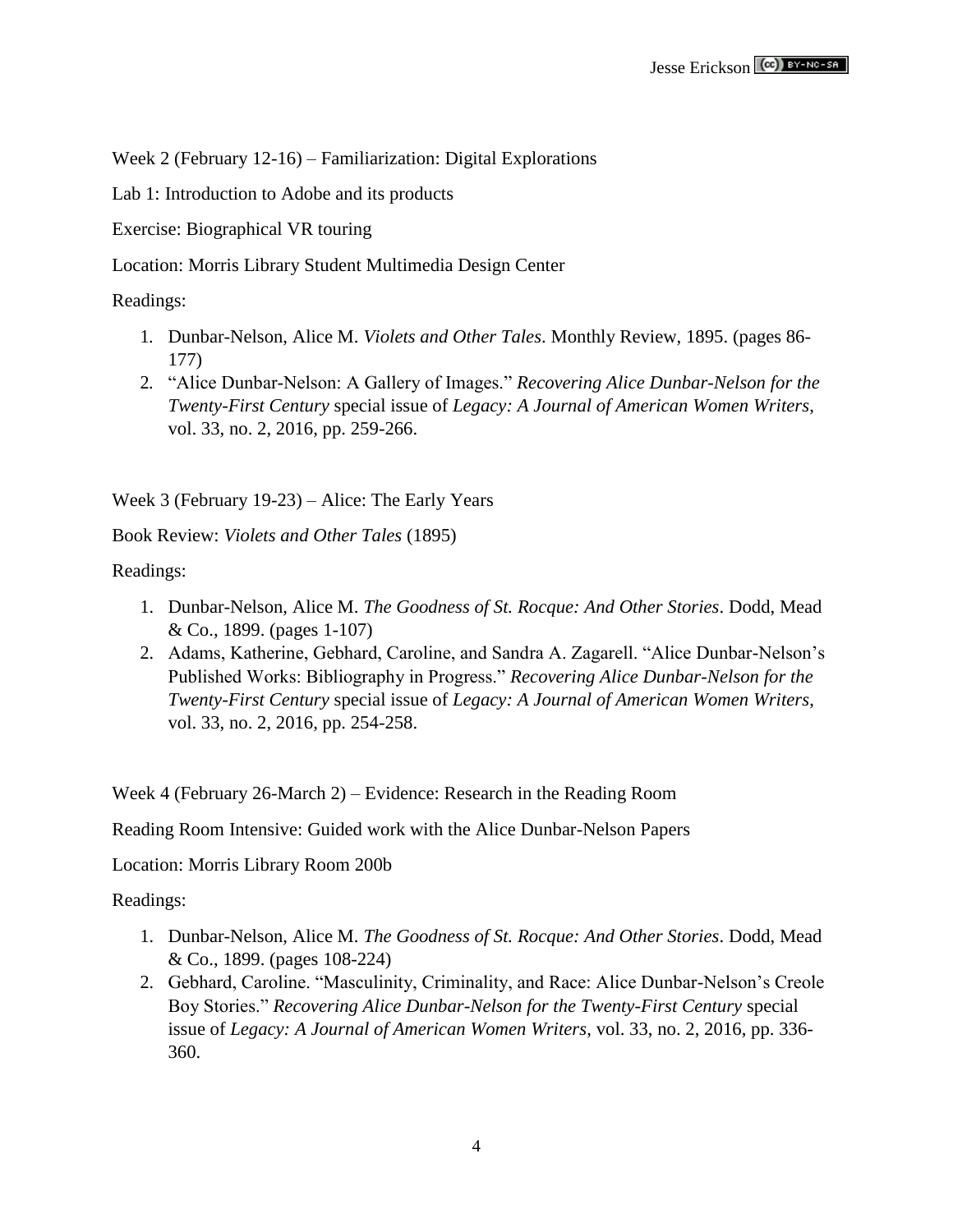Week 5 (March 5-9) – Alice: A Career Woman

Site Visit: Delaware Historical Society

Location: 505 N Market St, Wilmington, DE 19801

Readings:

- 1. Garvey, Ellen G. *Writing with Scissors: American Scrapbooks from the Civil War to the Harlem Renaissance*. Oxford University Press, 2012. (pages 1-130)
- 2. Emery, Jacqueline. "Writing to Belong: Alice Dunbar-Nelson's Newspaper Columns in the African American Press." *Recovering Alice Dunbar-Nelson for the Twenty-First Century* special issue of *Legacy: A Journal of American Women Writers*, vol. 33, no. 2, 2016, pp. 286-309.

Week 6 (March 12-16) – Alice: Her Complex Identity

Book Review: *The Goodness of Saint Rocque* (1899)

Readings:

- 1. Garvey, Ellen G. *Writing with Scissors: American Scrapbooks from the Civil War to the Harlem Renaissance*. Oxford University Press, 2012. (pages 131-229)
- 2. Garvey, Ellen G. "Alice Moore Dunbar-Nelson's Suffrage Work: The View from Her Scrapbook." *Recovering Alice Dunbar-Nelson for the Twenty-First Century* special issue of *Legacy: A Journal of American Women Writers*, vol. 33, no. 2, 2016, pp. 310-335.

Week 7 (March 19-23) – Scrapbooking Work: Labor and Intellect

Book Review: *Writing with Scissors* (2012)

Readings:

- 1. Alexander, Eleanor. *Lyrics of Sunshine and Shadow: The Tragic Courtship and Marriage of Paul Laurence Dunbar and Alice Ruth Moore: a History of Love and Violence Among the African American Elite*. New York University Press, 2001. (pages 1-111)
- 2. Shawn, Anthony C. "'Upon the Young People of Our Race, by Our Own Literature': Alice Dunbar-Nelson's 'Negro Literature for Negro Pupils.'" *Recovering Alice Dunbar-Nelson for the Twenty-First Century* special issue of *Legacy: A Journal of American Women Writers*, vol. 33, no. 2, 2016, pp. 267-285.

**Assignment Due: Descriptive Analysis** 

Week 8 (March 23-30) **Spring Break**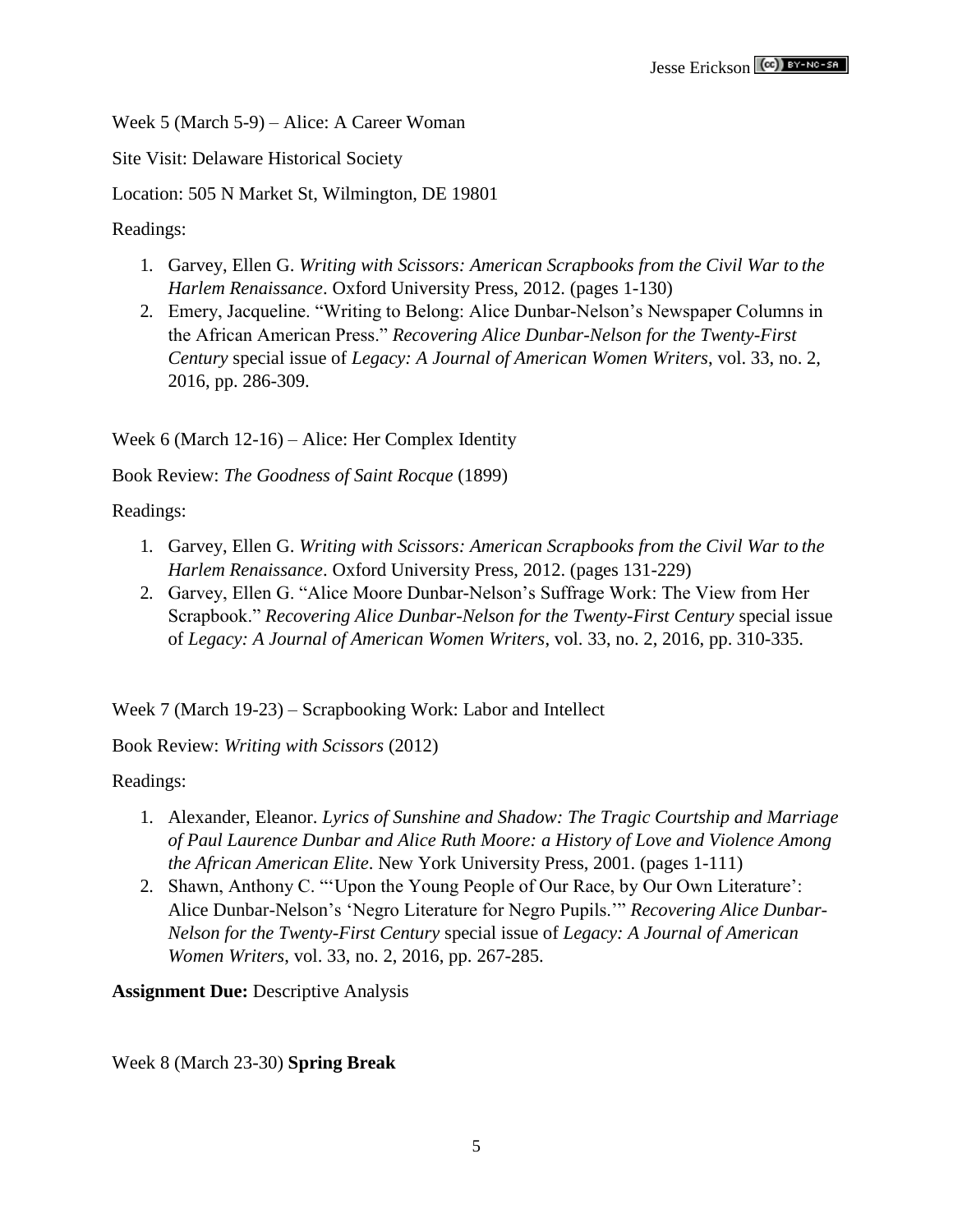Week 9 (April 2-6) – Migrations: Merging Archival Materials with the Digital

Lab 2: A tutorial for maximizing tools and best practices when using Adobe Spark

Readings:

- 1. Alexander, Eleanor. *Lyrics of Sunshine and Shadow: The Tragic Courtship and Marriage of Paul Laurence Dunbar and Alice Ruth Moore: a History of Love and Violence Among the African American Elite*. New York University Press, 2001. (pages 112-180)
- 2. Adams, Katherine, Gebhard, Caroline, and Sandra A. Zagarell. "Reflections on the Archive: Alice Ruth Moore Dunbar-Nelson." *Recovering Alice Dunbar-Nelson for the Twenty-First Century* special issue of *Legacy: A Journal of American Women Writers*, vol. 33, no. 2, 2016, pp. 382-391.

Week 10 (April 9-13) – Scrapbooking Romance: Life and Love

Book Review: *Lyrics of Sunshine and Shadow* (2001)

Video Stream: Excerpts from Richard Thompson's *Mask in the Mirror* (2012)

Readings:

- 1. Gaines, Kevin K. *Uplifting the Race: Black Leadership, Politics, and Culture in the Twentieth Century*. UNC Press Books, 1996. (pages 1-66)
- 2. Adams, Katherine, Gebhard, Caroline, and Sandra A. Zagarell. "Recovered from the Archive: Two Stories by Alice Dunbar-Nelson." *Recovering Alice Dunbar-Nelson for the Twenty-First Century* special issue of *Legacy: A Journal of American Women Writers*, vol. 33, no. 2, 2016, pp. 404-407.
	- a. Dunbar-Nelson, Alice M. "St. John's Eve." (pages 408-415)
	- b. Dunbar-Nelson, Alice M. "His Heart's Desire." (pages 416-421)

Week 11 (April 16-20) – Scrapbooks Abound

Site Visit: Winterthur Museum

Location: 5105 Kennett Pike, Winterthur, DE 19735

Readings:

- 1. Gaines, Kevin K. *Uplifting the Race: Black Leadership, Politics, and Culture in the Twentieth Century*. UNC Press Books, 1996. (pages 67-127)
- 2. Storm, Anna. "Quinine Pills and Race Progress: Alice Dunbar-Nelson and the Black Women's Literary Tradition." *Recovering Alice Dunbar-Nelson for the Twenty-First Century* special issue of *Legacy: A Journal of American Women Writers*, vol. 33, no. 2, 2016, pp. 361-383.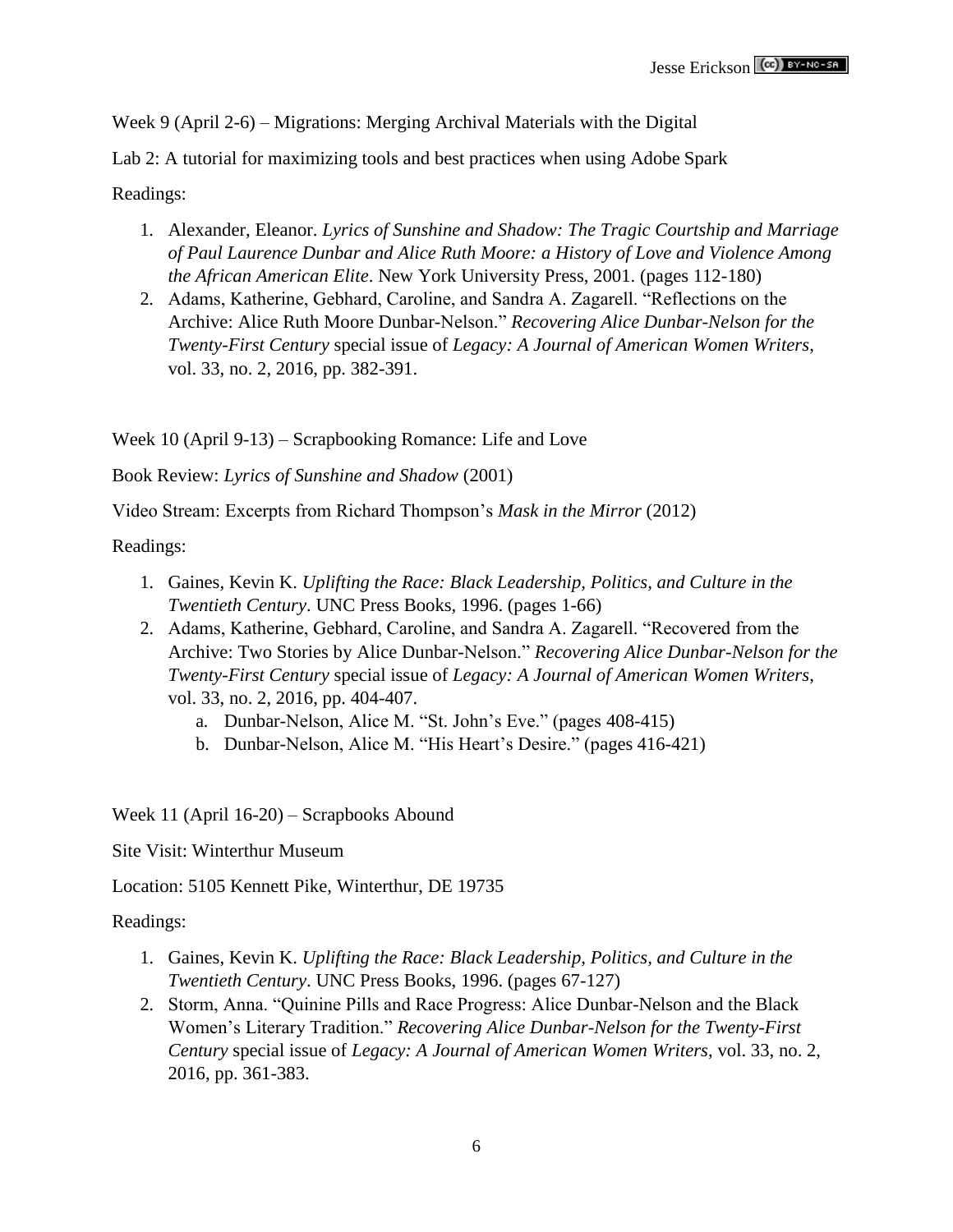Week 12 (April 23-27) – Alice: Poetry and the Great American Novel

Lab 3: Digitally augmenting print resources

Readings:

- 1. Gaines, Kevin K. *Uplifting the Race: Black Leadership, Politics, and Culture in the Twentieth Century*. UNC Press Books, 1996. (pages 128-208)
- 2. Adams, Katherine, Gebhard, Caroline, and Sandra A. Zagarell. "Writing Black Modernism: Two Poems by Alice Dunbar-Nelson." *Recovering Alice Dunbar-Nelson for the Twenty-First Century* special issue of *Legacy: A Journal of American Women Writers*, vol. 33, no. 2, 2016, pp. 392-397.
	- a. Dunbar-Nelson, Alice M. "Little Excursions Week By Week." (page 398)
	- b. Dunbar-Nelson, Alice M. "Harlem John Henry Views the Airmada." (pages 399- 403)

### **Assignment Due:** Framework Essay

Week 13 (April 30-May 4) – Alice: Comedy or Tragedy

Table Reading: *Mine Eyes Have Seen* (1919)

Readings:

1. Gaines, Kevin K. *Uplifting the Race: Black Leadership, Politics, and Culture in the Twentieth Century*. UNC Press Books, 1996. (pages 209-261)

Week 14 (May 7-11) – Alice: The Politics of Race Activism

Book Review: *Uplifting the Race* (1996)

Week 15 (May 14-18) [Reading Days] – Scrapbooking Modalities: Putting It All Together

Lab 4: Digital/print scrapbook intensive

Week 16 (May 21-24) Finals

**Assignments Due:** Final Projects/Presentations/Exhibition

*Suggested Readings*

Alice Dunbar-Nelson: